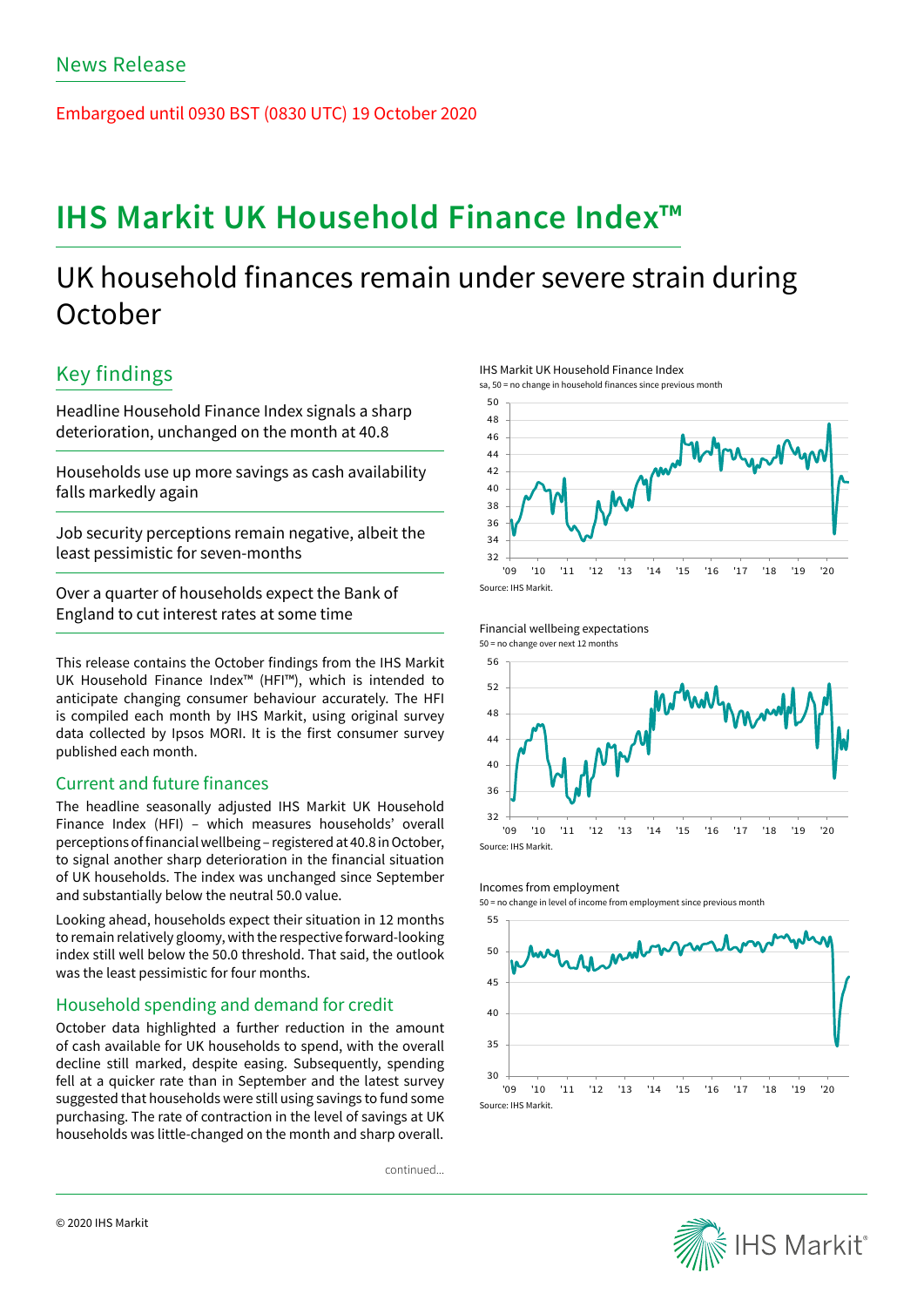A greater proportion of households were also turning to unsecured debt such as credit cards and overdrafts during October. Overall demand for unsecured credit rose to the greatest extent since April. Lenders remained cautious, however, with households reporting a decline in the availability of unsecured credit for the seventh successive month.

## Workplace activity, income and job security

Job security perceptions continued to recover from April's low point, with the respective index climbing to a seven-month high during October. That said, the figure remained well below the 50.0 mark and below the series long-run average, with households still largely pessimistic about their job security.

Incomes from employment followed a similar trend. Although still reducing, the rate of decline in October was the slowest since the current sequence of falling incomes began in April.

In line with lower earnings, falling cash availability and a pessimistic outlook on job security, UK households' appetite for major purchases dropped sharply in October. The rate of reduction quickened on the month, although it was still not as rapid as the unprecedented contractions seen in the spring.

## Households' views on next move in Bank of England base rate\*

Following the Bank of England's decision to keep the base interest rate unchanged, households' views on the bank's next move shifted in October. The proportion of households who anticipate a rate cut at some time rose from 18.7% to over a quarter (26.9%), the highest share since May.

Meanwhile, the proportion anticipating an increase over the next year dropped below half (46.1%). The majority of households (58.8%) still predict a rise within the next 24 months.

## Comment

Lewis Cooper, Economist at IHS Markit, which compiles the survey, said:

*"October survey data provide little good news, with*  household finances remaining under severe strain. The overall rate of deterioration did not worsen on the month, but was still sharp overall.

*"Households reported a fall in the availability of cash, a quicker reduction in their spending, further use of savings*  and increased demand for unsecured credit, all of which highlight the hardship facing some UK households at present. This again resulted in pessimism with regards to financial wellbeing in 12 months' time.

"With new COVID-19 related restrictions introduced, job security perceptions remained negative and incomes from employment fell again in October. Moreover, the measures are likely to have a severely negative impact on household finances, and as such, hopes of a recovery will be on hold until the pandemic is under control and restrictions loosened."

#### Job Security

50 = no change in perceptions of job security since previous month



UK households' views on next change in Bank of England base rate\* % of UK households



Source: IHS Markit.

\*"The interest rate set by the Bank of England is currently 0.1%. Please let us know when and how you think the Bank will next change interest rates by choosing one of the options below: Please choose one answer."